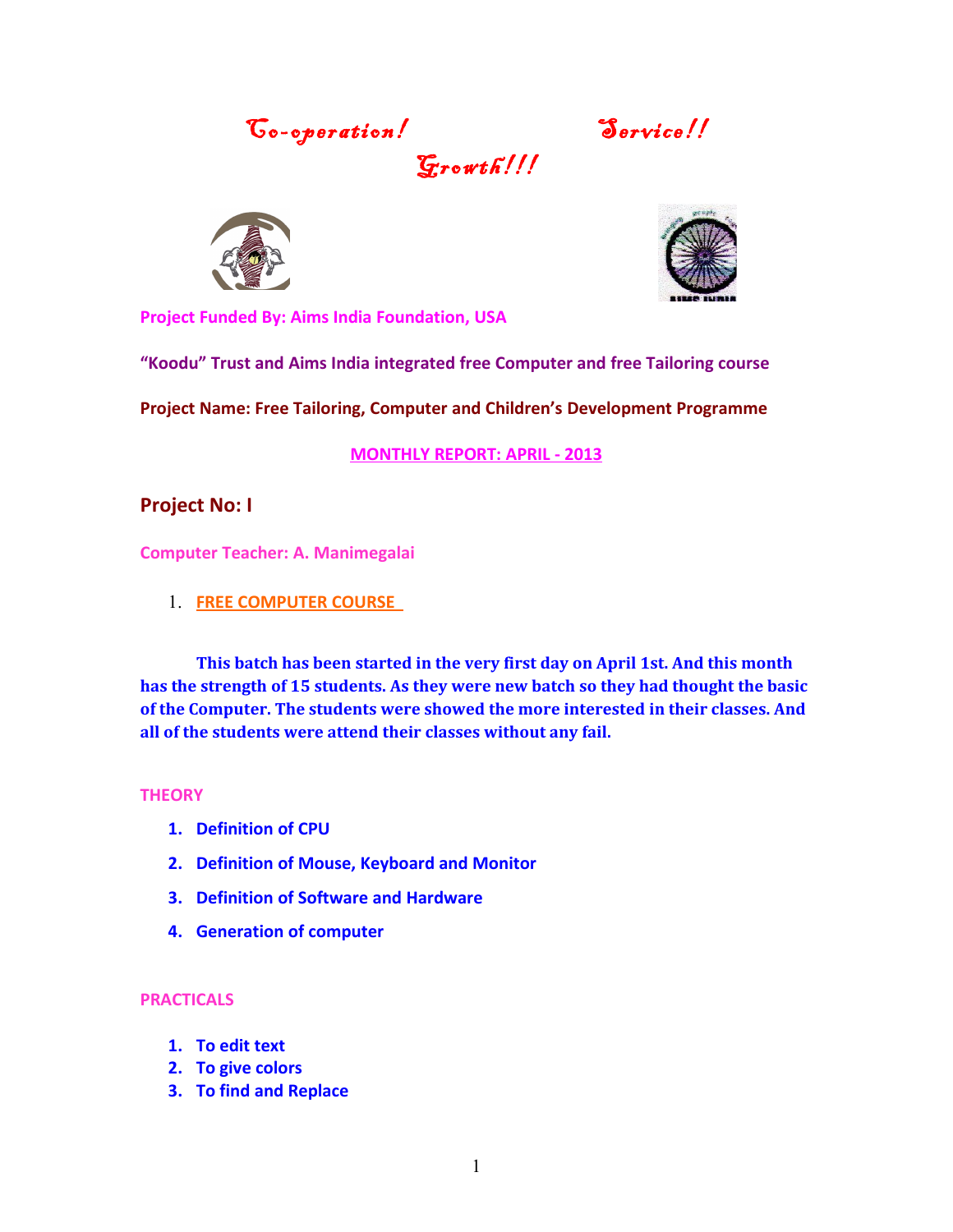#### **4. To set on font text.**

| <b>SI.No</b>   | <b>Name of Student</b>   | <b>Name of the</b><br>class conducted | <b>Attendance (Out of</b><br>25<br>days) |
|----------------|--------------------------|---------------------------------------|------------------------------------------|
| 1              | <b>G. Kanimozhi</b>      | <b>MS Office</b>                      | 25                                       |
| $\overline{2}$ | <b>G. Thirumozhi</b>     | $\boldsymbol{v}$                      | 25                                       |
| 3              | <b>V. Shobiya</b>        | $\boldsymbol{\eta}$                   | 25                                       |
| 4              | S. Yogeswari             | $\boldsymbol{\eta}$                   | 25                                       |
| 5              | <b>V. Vinitha</b>        | $\boldsymbol{v}$                      | 25                                       |
| 6              | S. Karthika              | $\boldsymbol{\eta}$                   | 24                                       |
| 7              | <b>Y. Bavithra</b>       | $\boldsymbol{v}$                      | 24                                       |
| 8              | V. Satheeskumar          | $\boldsymbol{\eta}$                   | 25                                       |
| 9              | <b>B.</b> Arun           | $\boldsymbol{\eta}$                   | 25                                       |
| 10             | <b>R. Pradeep</b>        | $\boldsymbol{v}$                      | 24                                       |
| 11             | <b>G. Vikram</b>         | $\boldsymbol{v}$                      | 24                                       |
| 12             | S. Sachinbala            | $\boldsymbol{\eta}$                   | 24                                       |
| 13             | A. Vijayan               | $\boldsymbol{\eta}$                   | 25                                       |
| 14             | V. Mohanbabu             | $\boldsymbol{\eta}$                   | 25                                       |
| 15             | <b>M. Sathiyasundram</b> | $\boldsymbol{\eta}$                   | 24                                       |

## **Project No: 2**

**Tailoring Teacher: Sunitha C.B.**

### **2. FREE TAILORING COURSE:**

 **In this month 16 students were took part in this course and they had also attend the classes without any fail. They have showed more interested in this course. And they learned about how to stitch the Blouse and Chudithar. Especially all of them have enjoyed the classes**.

 **The attendance and performance report is tabulated below:**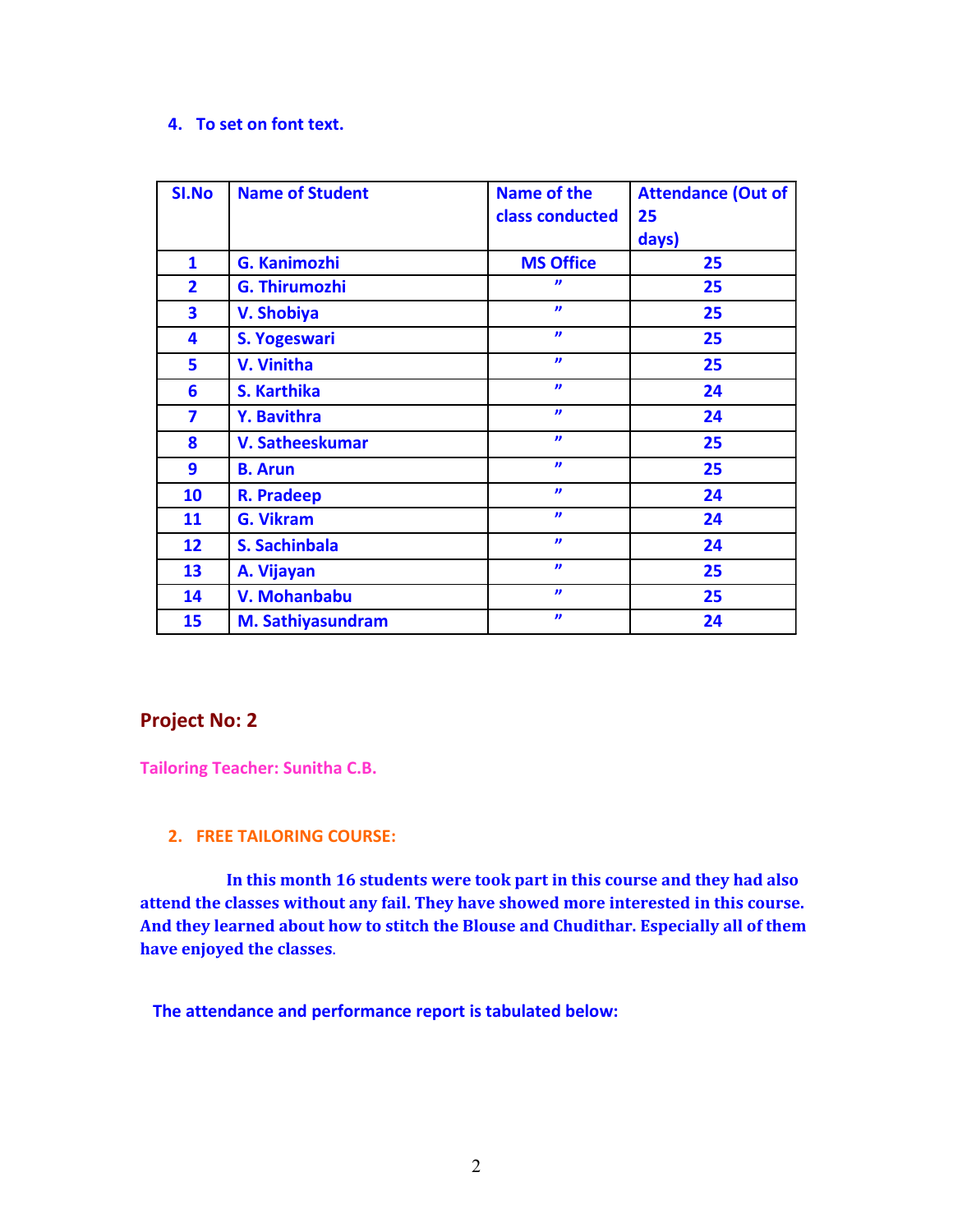| SI.No                   | <b>Name of the students</b> | <b>Name of the class</b><br>conducted | <b>Attendance</b><br>(Out of 26 days) |
|-------------------------|-----------------------------|---------------------------------------|---------------------------------------|
| 1                       | <b>Hazeena</b> saleem       | <b>Tailoring</b>                      | 25                                    |
| $\mathbf{2}$            | Hazeena mujeeb              | $\mathbf{H}$                          | 26                                    |
| 3                       | <b>Rahamath.H</b>           | $\boldsymbol{\eta}$                   | 26                                    |
| 4                       | <b>Fousia.M</b>             | $\mathbf{H}$                          | 26                                    |
| 5                       | <b>Meena.</b> E             | $\mathbf{H}$                          | 25                                    |
| 6                       | <b>Shahina. K</b>           | $\mathbf{H}$                          | 25                                    |
| $\overline{\mathbf{z}}$ | Safiya.K.S                  | $\mathbf{H}$                          | 25                                    |
| 8                       | <b>Latha.N</b>              | $\mathbf{H}$                          | 26                                    |
| 9                       | <b>Jayalakshmi</b>          | $\mathbf{H}$                          | 26                                    |
| 10                      | <b>Vinitha. A</b>           | $\mathbf{H}$                          | 25                                    |
| 11                      | <b>Afsatha</b>              | $\mathbf{H}$                          | 25                                    |
| 12                      | Sabira.k                    | $\mathbf{H}$                          | 24                                    |
| 13                      | Najma. K                    | $\mathbf{H}$                          | 26                                    |
| 14                      | <b>Sathya</b>               | $\mathbf{H}$                          | 25                                    |
| 15                      | <b>Usha</b>                 | $\boldsymbol{\eta}$                   | 26                                    |
| 16                      | Aswani. G                   | $\boldsymbol{\eta}$                   | 24                                    |

# **CO-ORDINATOR MONTHLY REPORT**

# **No: 3**

**As a Coordinator I had done the following activities this Month:**

| <b>Name</b>             | <b>M. Murugarajan</b> |
|-------------------------|-----------------------|
| <b>Month</b>            | <b>April 2013</b>     |
| <b>Place</b>            | <b>Kolappally</b>     |
| <b>Reporting Period</b> | April 1 to 30         |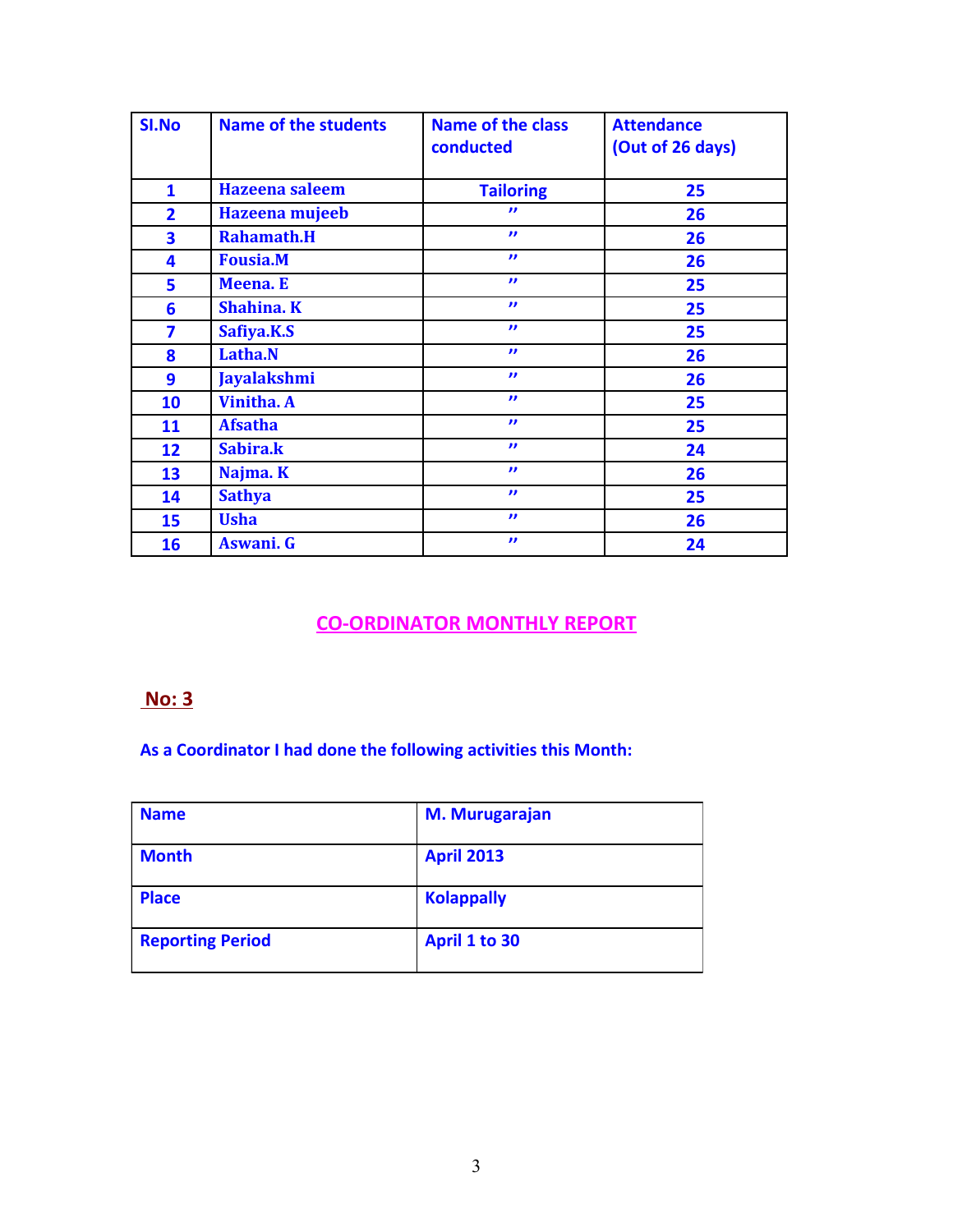# **Name of the Co-ordinator: Murugarajan**

**Field Co-Ordinator Murugarajan has visited the 5 Childrens development programme (CDP) namely (Thiruvalluvar, Malligai and Mangamoola Etc) in the village near Cherangode and a total of 215 childrens were participated in the programme which was conducted among the children. And also they have given a coach to the students to the examination. He had also thought the students short stories, tales and rhymes etc.**

**Thanks/Regards Dr. K. J. Sunny, "Koodu" Trust.**



ou MANAGING TRUSTEE<br>"KOODU" SERD-TRUST<br>KOLAPPALLY, THE NILGIRIS.